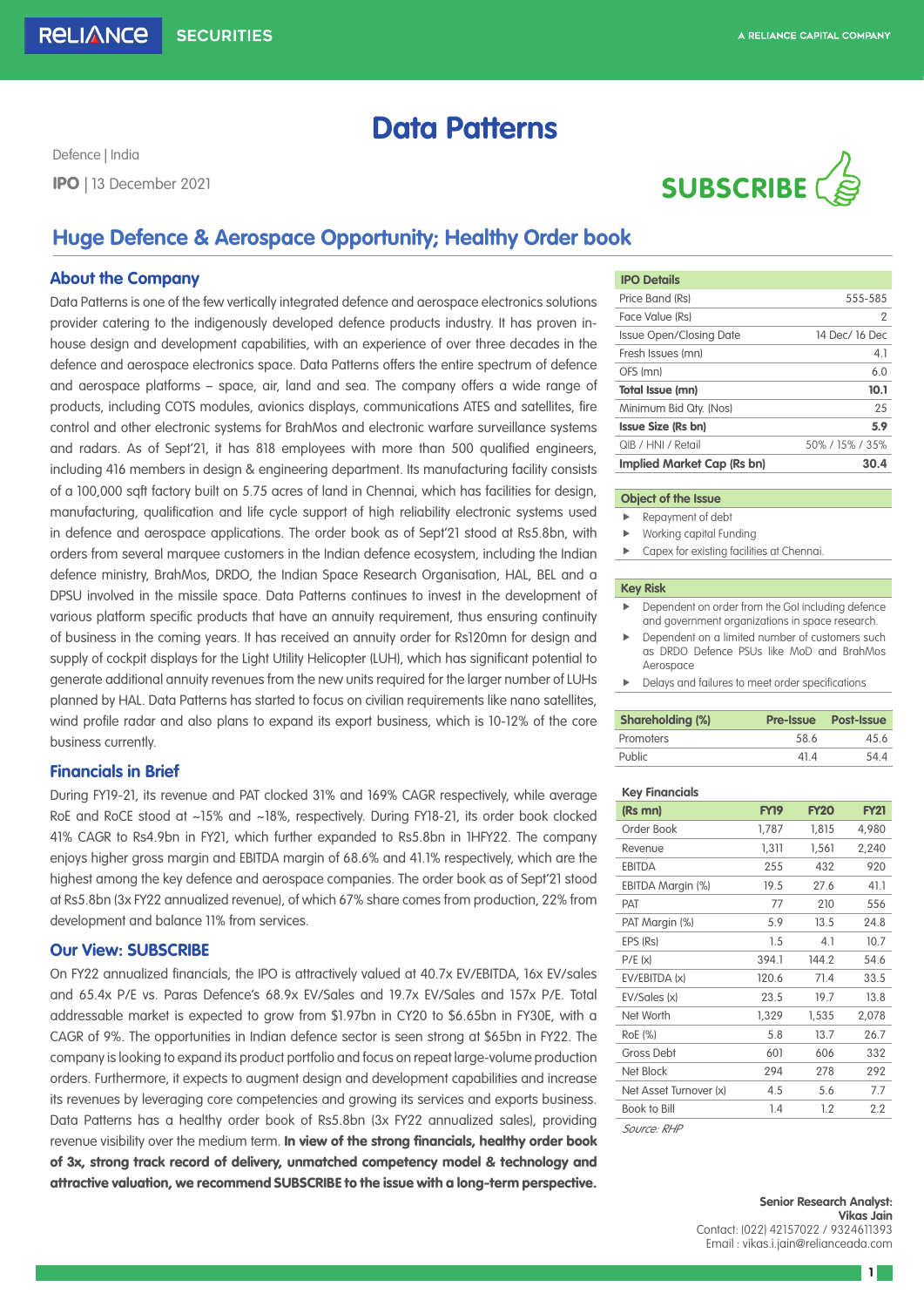**Exhibit 1: Total Addresable Market Exhibit 2: Defence Budget**